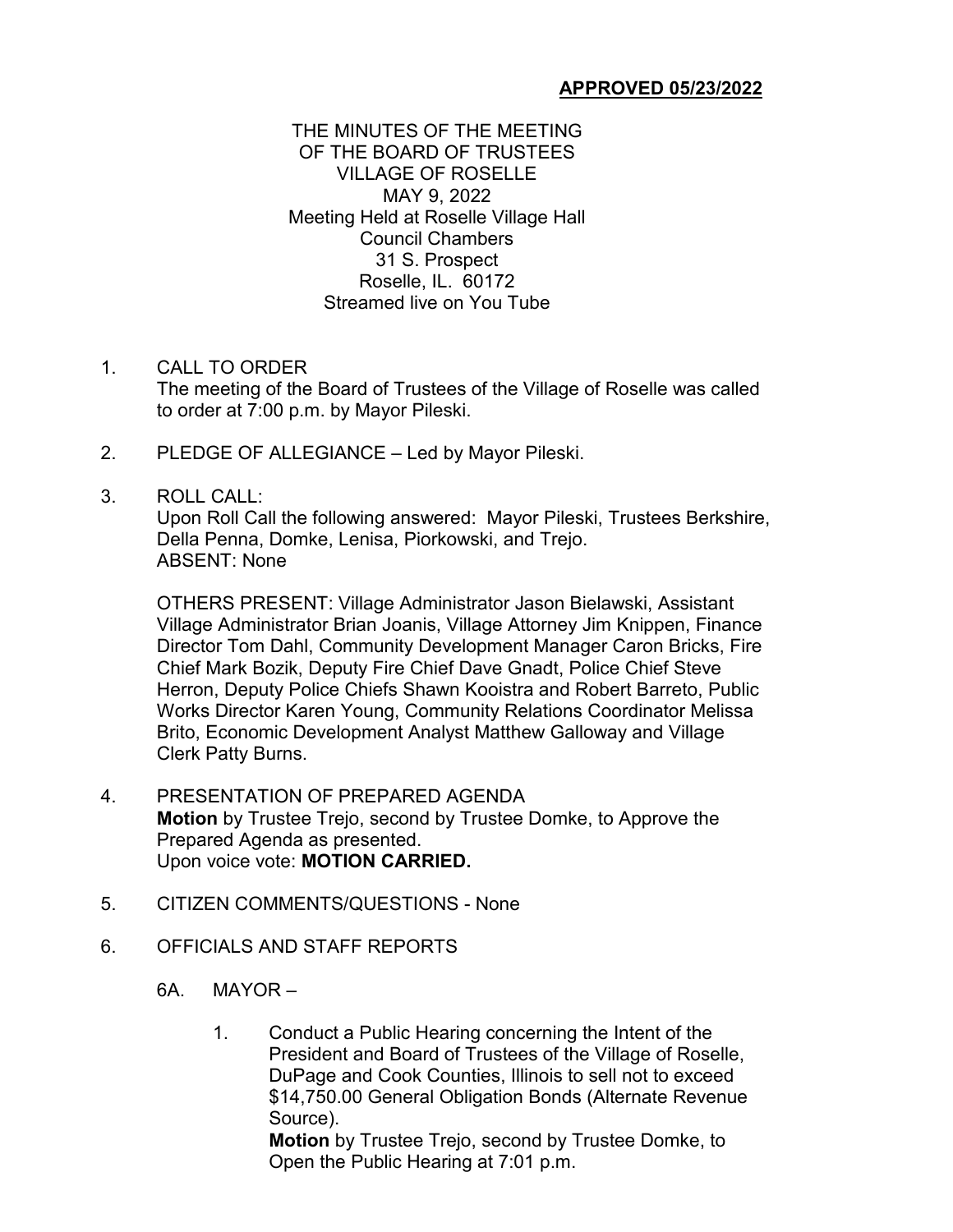Minutes of the Meeting of the Board of Trustees of the Village of Roselle Monday, May 9, 2022 Page 2 of 7

> ROLL CALL: AYES: Trejo, Domke, Berkshire, Piorkowski, Lenisa, Della Penna NAYS: None ABSENT: None **MOTION CARRIED**.

There were no questions from the Board of Trustees. There were no questions from the audience. No member of the audience asked to speak for or against the purchase of bonds. **Motion** by Trustee Trejo, second by Trustee Domke, to Close the Public Hearing at 7:03 p.m.

- 6B. VILLAGE TRUSTEES **Trustee Tom Piorkowski** noted that the Roselle Public Library was holding a used book sale.
- 6C. VILLAGE CLERK No Report
- 6D. VILLAGE ADMINISTRATOR No Report.
- 6E. VILLAGE ATTORNEY Agenda Item 8C requires a majority vote.
- 6F. TREASURER'S REPORT No Report
- 7. UNFINISHED BUSINESS
- 8. **CONSENT AGENDA**
	- A. PRESENTATION AND APPROVAL OF VILLAGE BOARD MINUTES OF APRIL 25, 2022.
	- B. ADOPT RESOLUTION 2022-2520 AUTHORIZING THE MAYOR TO EXECUTE AN INTERGOVERNMENTAL AGREEMENT BETWEEN THE *VILLAGE OF SCHAUMBURG,* ILLINOIS AND THE VILLAGE OF ROSELLE, ILLINOIS RELATED TO METRA CROSSING IMPROVEMENTS FOR THE RODERBURG ROAD IMPROVEMENTS.
	- C. PASS ORDINANCE 2022-4210 TO DECLARE SURPLUS, CERTAIN PERSONAL PROPERTY OF THE VILLAGE OF ROSELLE.
	- D. ADOPT RESOLUTION 2022-2521 AUTHORIZING THE MAYOR TO EXECUTE AND DIRECTING THE VILLAGE CLERK TO ATTEST TO A LICENSE AGREEMENT BETWEEN THE VILLAGE OF ROSELLE AND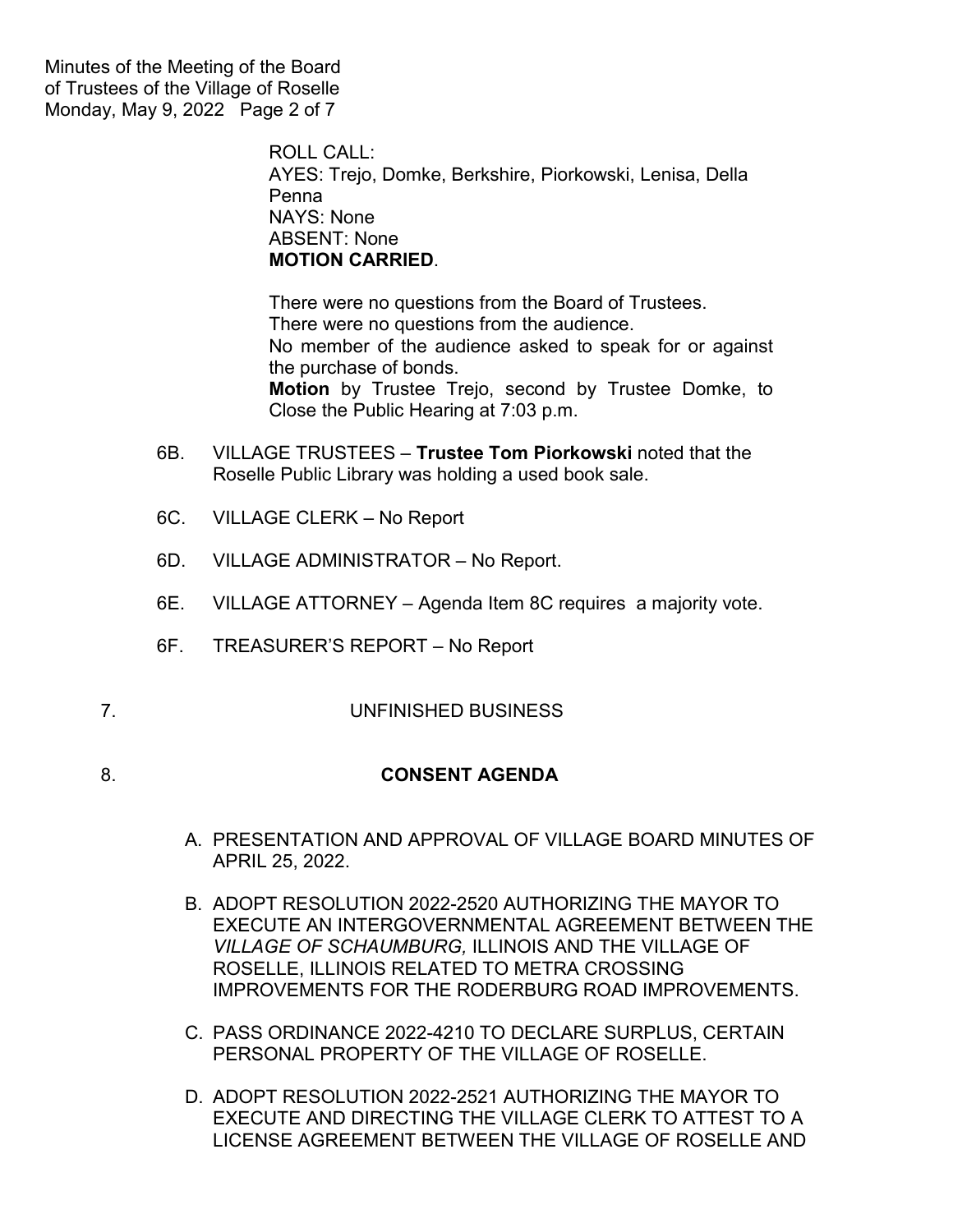Minutes of the Meeting of the Board of Trustees of the Village of Roselle Monday, May 9, 2022 Page 3 of 7

> *MILESTONE HOLDINGS, LLC*. FOR THE USE OF PROPERTY LOCATED AT 107 MAIN STREET, ROSELLE, ILLINOIS (MOSAIC INSTALLATION). **Motion** by Trustee Trejo, second by Trustee Domke, to Approve the Consent Agenda. ROLL CALL: AYES: Trejo, Domke, Lenisa, Della Penna, Piorkowski, Berkshire NAYS: None ABSENT: None **MOTION CARRIED.**

# **REGULAR AGENDA**

9. COMMUNITY DEVELOPMENT – Trustee Bruce Berkshire

9A. OPEN A PUBLIC HEARING FOR THE ANNEXATION OF 6N217 GOODRIDGE TERRACE. **Motion** by Trustee Berkshire, second by Trustee Trejo, to Open the Public Hearing at 7:06 p.m. ROLL CALL: AYES: Berkshire, Trejo, Piorkowski, Lenisa, Della Penna, Domke NAYS: None ABSENT: None **MOTION CARRIED.**

There were no questions from the audience. There were no questions from the Board. No person asked to speak in favor or against the petition.

- 9B. CLOSE THE PUBLIC HEARING FOR THE ANNEXATION OF 6N217 GOODRIDGE TERRACE. **Motion** by Trustee Berkshire, second by Trustee Trejo, to Close the Public Hearing at 7:07 p.m. Upon Voice Vote: All Ayes **MOTION CARRIED.**
- 9C. PASS ORDINANCE 2022-4211 AUTHORIZING EXECUTION OF AN ANNEXATION AGREEMENT FOR 6N217 GOODRIDGE TERRACE. **Motion** by Trustee Berkshire, second by Trustee Trejo, to Approve Item 9C. ROLL CALL: AYES: Berkshire, Trejo, Domke, Lenisa, Della Penna, Piorkowski NAYS: None ABSENT: None **MOTION CARRIED.**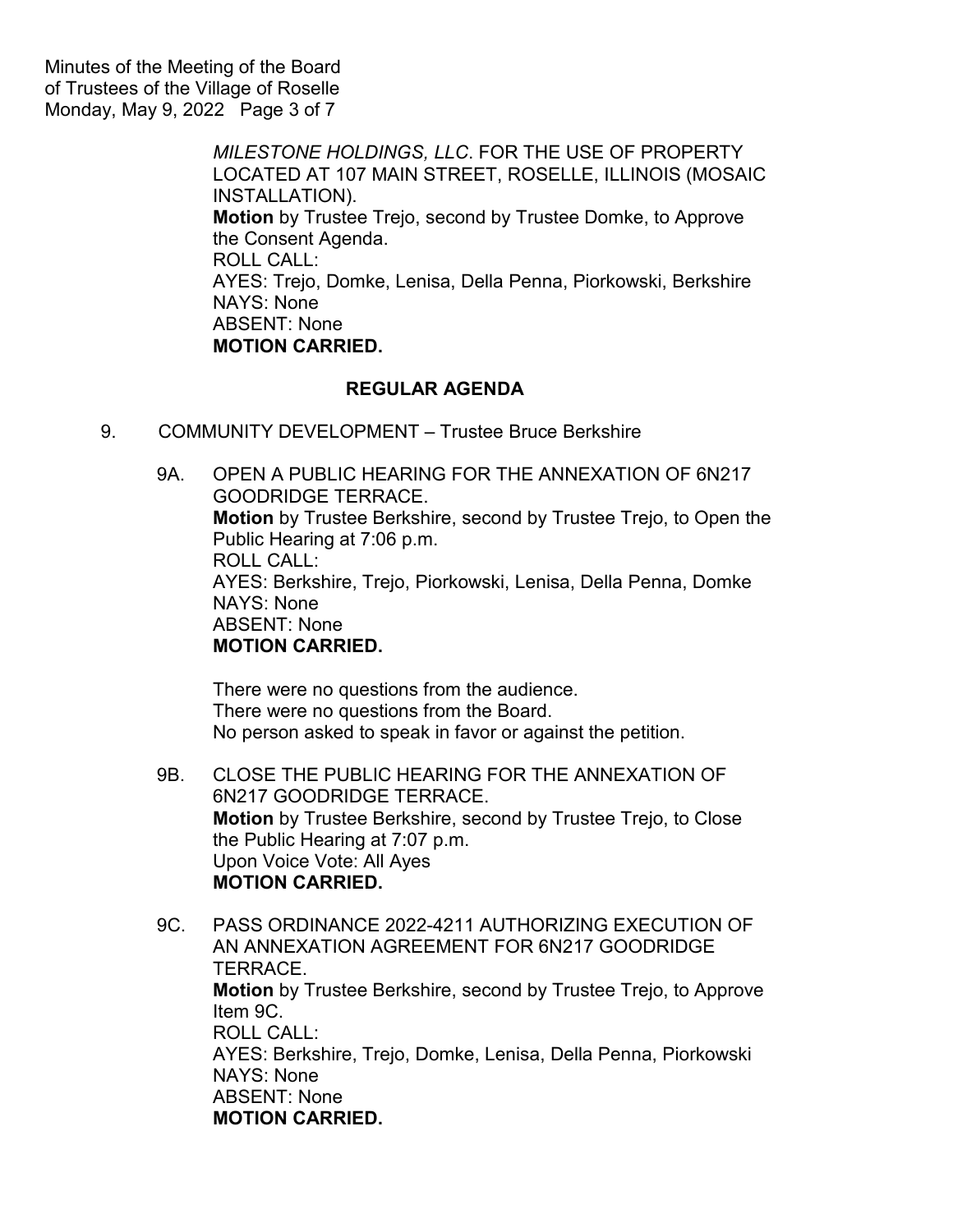- 9D. PASS ORDINANCE 2022-4212 ANNEXING TERRITORY TO THE VILLAGE OF ROSELLE, DUPAGE AND COOK COUNTIES, ILLINOIS, AND ESTABLISHING R-1 SINGLE FAMILY RESIDENCE ZONING AND AMENDING THE ZONING MAP FOR 6N217 GOODRIDGE TERRACE. **Motion** by Trustee Berkshire, second by Trustee Trejo, to Approve Item 9D. ROLL CALL: AYES: Berkshire, Trejo, Lenisa, Della Penna, Piorkowski, Domke NAYS: None ABSENT: None **MOTION CARRIED.**
- 9E. ADOPT RESOLUTION 2022-2522 APPROVING A PLAT OF SUBDIVISION (LOT SPLIT) FOR THE MORAWA SUBDIVISION. **Motion** by Trustee Berkshire, second by Trustee Trejo, to Approve Item 9E. Upon Voice Vote: All Ayes. **MOTION CARRIED.**
- 9F. OPEN A PUBLIC HEARING FOR THE ANNEXATION OF 20 ALBION AVENUE. **Motion** by Trustee Berkshire, second by Trustee Trejo, to Open the Public Hearing at 7:08 p.m. ROLL CALL: AYES: Berkshire, Trejo, Piorkowski, Domke, Lenisa, Della Penna NAYS: None ABSENT: None **MOTION CARRIED.**

There were no questions from the audience. There were no questions from the Board. No person asked to speak in favor or against the petition.

- 9G. CLOST THE PUBLIC HEARING FOR THE ANNEXATION OF 20 ALBION AVENUE. **Motion** by Trustee Berkshire, second by Trustee Trejo, to Close the Public Hearing at 7:09 p.m. Upon Voice Vote: All Ayes **MOTION CARRIED.**
- 9H. PASS ORDINANCE 2022-4213 AUTHORIZING EXECUTION OF AN ANNEXATION AGREEMENT FOR 20 ALBION AVENUE. **Motion** by Trustee Berkshire, second by Trustee Trejo, to Approve Item 9H. ROLL CALL: AYES: Berkshire, Trejo, Domke, Lenisa, Della Penna, Piorkowski NAYS: None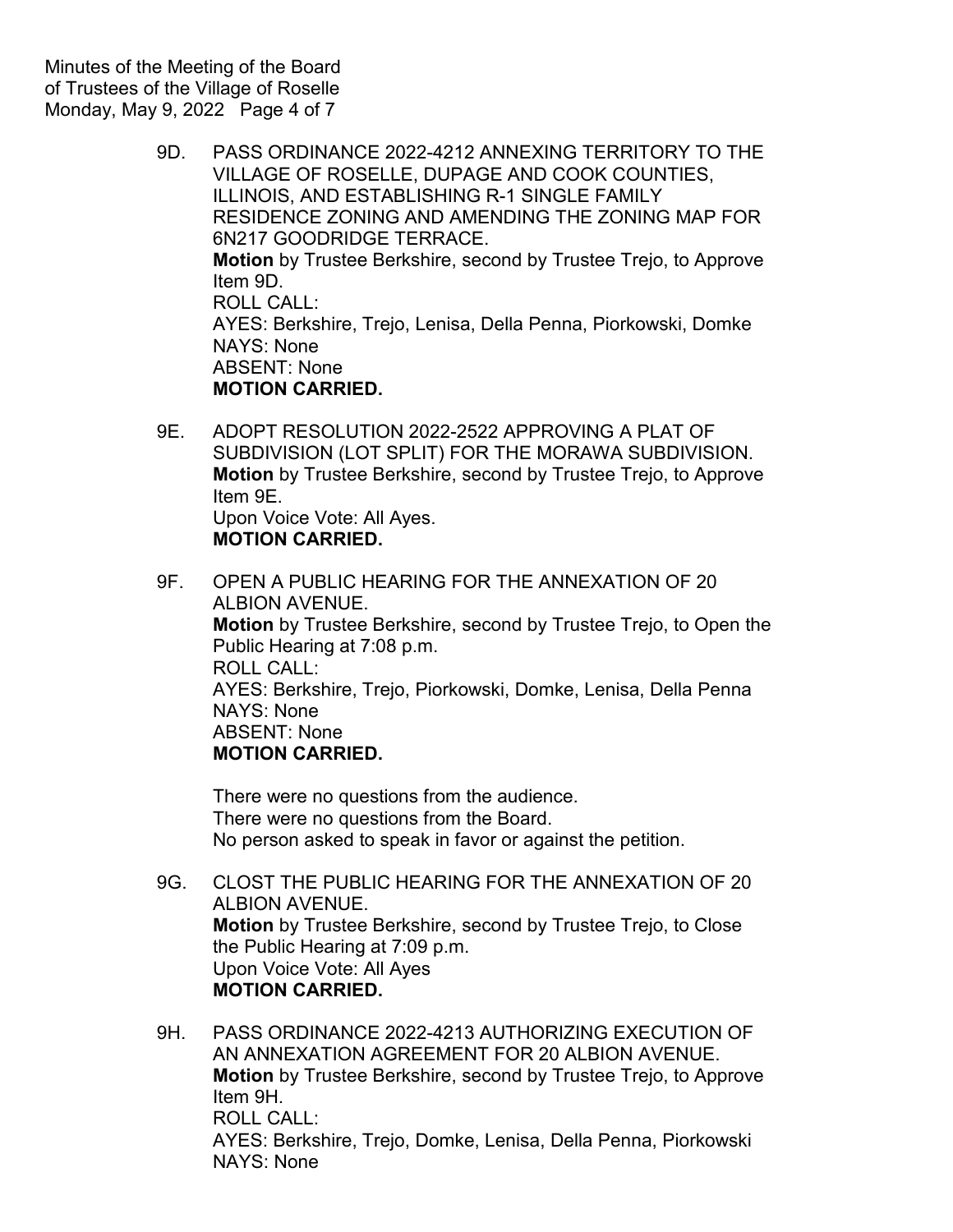Minutes of the Meeting of the Board of Trustees of the Village of Roselle Monday, May 9, 2022 Page 5 of 7

> ABSENT: None **MOTION CARRIED.**

- 9I. PASS ORDINANCE 2022-4214 ANNEXING TERRITORY TO THE VILLAGE OF ROSELLE, DUPAGE AND COOK COUNTIES, ILLINOIS, AND ESTABLISHING R-2 SINGLE FAMILY RESIDENCE ZONING AND AMENDING THE ZONING MAP FOR 20 ALBION AVENUE. **Motion** by Trustee Berkshire, second by Trustee Trejo, to Approve Item 9I. ROLL CALL: AYES: Berkshire, Trejo, Lenisa, Della Penna, Piorkowski, Domke NAYS: None ABSENT: None **MOTION CARRIED.**
- 10. ADMINISTRATION Trustee Thomas Piorkowski No Report
- 11. FIRE Trustee Lee Trejo No Report
- 12. POLICE Trustee Tom Della Penna No Report
- 13. PUBLIC WORKS –Trustee Wayne Domke No Report
- 14. FINANCE Trustee Cheryl Lenisa
	- 14A. ACCOUNTS PAYABLE

**Motion** by Trustee Lenisa, second by Trustee Domke, to Approve the Accounts Payable List for May 9, 2022 in the amount of \$1,209,212.61 in order that the amounts approved by the Board of Trustees agree with the amounts posted in the General Ledger. ROLL CALL: AYES: Lenisa, Domke, Della Penna, Berkshire, Piorkowski, Trejo NAYS: None ABSENT: None **MOTION CARRIED**.

- 15. NEW BUSINESS
- 16. CITIZENS COMMENTS/QUESTIONS

Jennifer Crowley spoke in favor of animal grooming services as a home occupation in Roselle.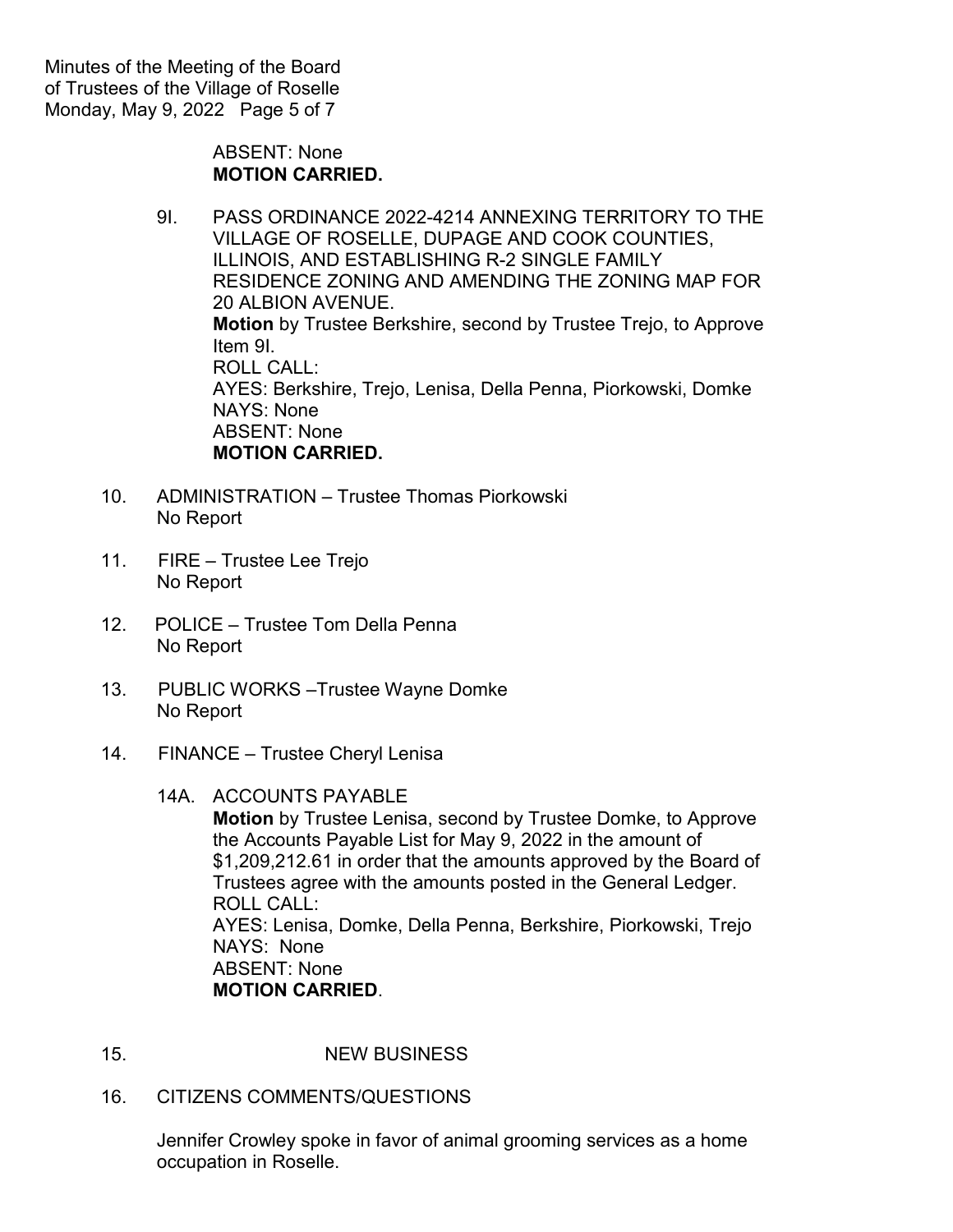Roberta Borrino spoke in favor of allowing in home pet grooming services in Roselle.

## 17. MUNICIPAL CAMPUS MASTER PLAN PRESENTATION

The Village's Comprehensive Plan adopted in 2016 was completed by Gingko Associates, which identified the municipal campus as an opportunity area for defining and developing distinct characteristics that would address the community's interest for a stronger sense of place by creating a central village square/village green area. Beginning in the fall of 2021, a working group of Village and Library representatives engaged with Gingko Associates in a visioning process for the municipal campus and library areas including adjoining areas of the Town Center. The key outcomes from the process are the creation of: an outdoor green space that would serve as a destination and host programming, a more pedestrian friendly environment, convenient shared parking, and a stronger physical connection to Main Street.

Staff was directed to begin looking at opportunities to further the vision.

### 18. ANIMAL GROOMING TEXT AMENDMENT DISCUSSION

On May 3, 2022, the Planning and Zoning Commission held a public hearing to consider zoning ordinance text amendments regarding animal grooming services.

The P&Z recommended the following with a vote of 4-2. The two "no" votes would have voted to prohibit the use as a home occupation.

- Animal grooming as a Level 2 home occupation (which requires a special use permit)
	- A special use requires a public hearing before the Planning & Zoning Commission, with a recommendation made to the Village Board
- Only 1 animal to be groomed on site at a time
- All grooming activities take place inside the house
- Homeowner permission (if occupied by a renter)
- Proof of liability insurance

There was also discussion of permitting it only in single-family residences, although the P&Z ultimately recommended it as a special use in order to review the location and recommend additional conditions depending on the location. Other concerns included noise levels, number of dogs being held in the home at once, ensuring proper removal of waste, and enforceability (by staff) of any conditions imposed upon the business.

Two members of the public submitted in comment in advance. Both were in favor of allowing animal grooming as a home occupation.